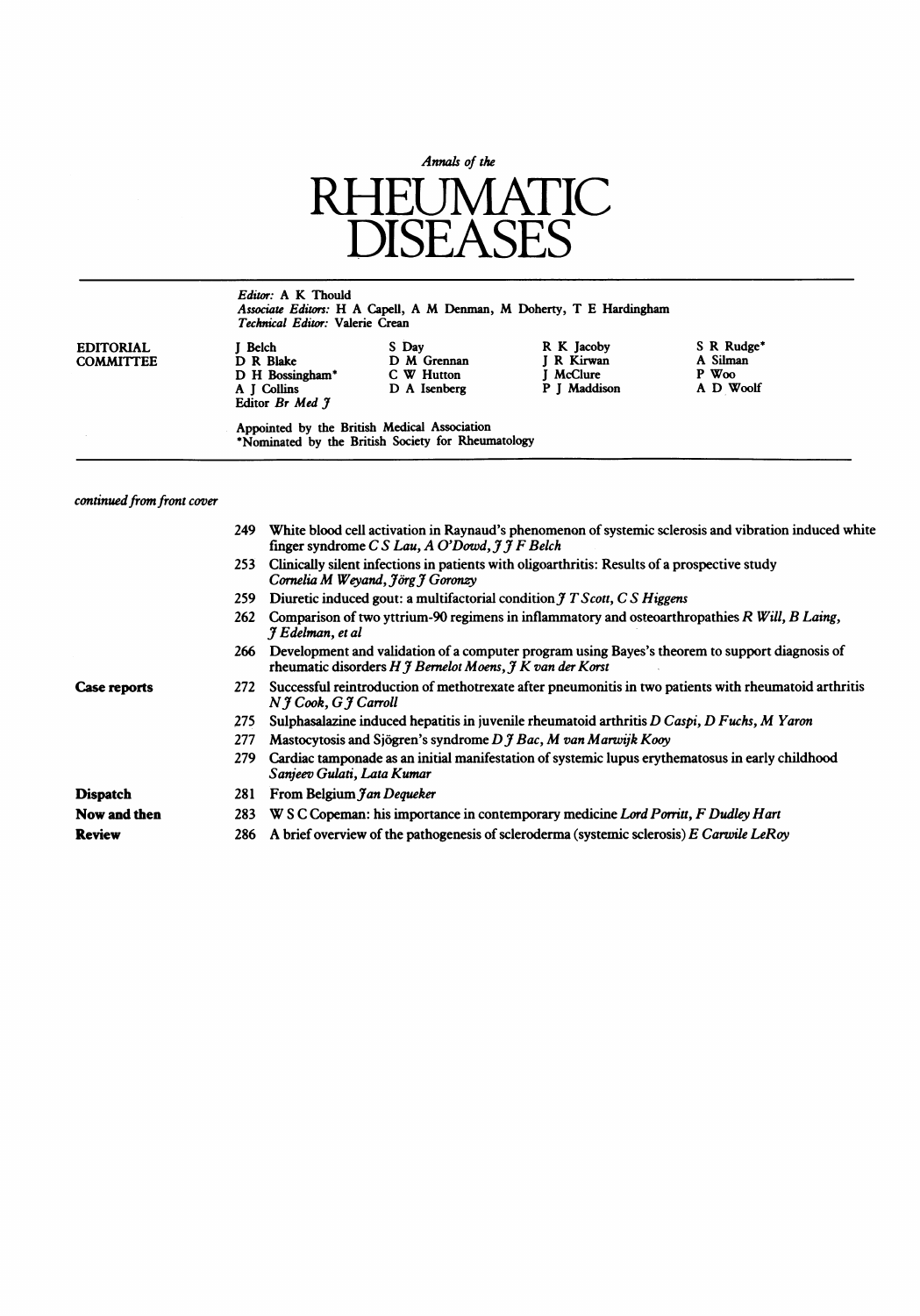16<br>
16<br>
is may be important in the pathogonogic of the discess. Is A entibedies<br>
16 OASE PEROPTS this may be important in the pathogenesis of the disease. IgA antibodies to klebsiella were again found to be increased in ankylosing spondylitis compared with other forms of arthritis or with inactive disease.

#### Lornoxicam in osteoarthritis (OA) p 238

Lornoxicam is <sup>a</sup> new oxicam non-steroidal anti-inflammatory drug and this paper examined its efficacy in a multicentre, randomised, and double blind study in OA. It proved significantly better than placebo and <sup>a</sup> dose of <sup>12</sup> mg was probably best, though as with most nonsteroidal anti-inflammatory drugs it had some effects on the gut.

#### Assessing OA of the knee p 243

There are no generally accepted methods for assessing OA of the knee and this paper is an attempt to rectify this. The method is described and examined for intra- and interobserver variation and looks to be useful.

### Wegener's granulomatosis and genetic markers p 246

This disease is rare and we do not know its cause nor are we sure if it has a genetic association. The authors of this paper found a significant increase in the prevalence of HLA-DR1, however, and believe that chromosome 6 plays a part in its pathogenesis.

#### Raynaud's phenomenon and white blood celi activation in disease p 249

Systemic sclerosis and vibration white finger syndrome are common causes of secondary Raynaud's phenomenon; whereas there is probably an increase in inflammation in systemic sclerosis, we are not sure about the other. Increased white blood cell activity was shown probably to occur in both, indicating a likely element of inflammation.

#### Oligoarthritis and silent infections p 253

Oligoarthritis has many causes and may mimic reactive arthritis. Clinically silent infections may be present in as many as two thirds of patients and may well be a chlamydial infection. The HLA-B27 haplotype is a major risk factor for the development of oligoarthritis but not apparently for sacroiliitis.

#### Diuretic induced gout p 259

In elderly people diuretics are the most commonly prescribed drug and they may induce gout, but why are some people affected and not others? It seems that those liable to be affected are likely to have an additional cause of hyperuricaemia, such as impaired renal function.

# Yttrium-90 radiosynovectomy p 262

A comparison of the efficacy of yttrium-90 radiosynovectomy in inflammatory or osteoarthropathies after two different regimens of immobilisation of the joint showed that there was no great difference in results between the two methods but that a short period of immobilisation after the injection is desirable. Radiosynovectomy has established its place as a safe and effective treatment for the inflamed joint, but its place in the management of osteoarthropathy is less clear.

#### A computer program using Bayes's theorem and arthritis diagnosis p 266

The authors have developed <sup>a</sup> computer program in order to elucidate the differential diagnosis of arthritis based on two variations of Bayes's theorem. The system needs development though.

### CASE REPORTS

#### Methotrexate after pneumonitis in RA p 272

In some patients with RA we seem to exhaust our therapeutic options and we may have to reconsider reintroducing drugs that have caused complications in the past because we have few alternatives. Two cases are reported here of patients who developed pneumonitis when treated with methotrexate: the drug was tried again without inducing the lung problem and they did well, to the authors' great relief.

# Juvenile RA and sulphasalazine induced hepatitis p 275

Sulphasalazine is increasingly used in the management of rheumatic diseases and though hepatotoxicity occasionally occurs, it has not been reported previously in juvenile RA. Two examples of it occurring in young patients are recorded here though and it may be confused with spontaneous liver involvement in the disease.

### Mastocytosis and Sjögren's syndrome<br>
p 277

A man with Sjogren's syndrome was thought to have fibromyalgia but further examination showed that he had mast cell infiltration in several organs. It seems clear, therefore, that this syndrome may be associated with systemic mast cell disease.

# Childhood SLE and cardiac tamponade p 279

Fortunately, cardiac tamponade is rarely seen as an initial symptom of SLE, but it occurred here in a young girl who presented with unusual disease. Pericardiotomy had to be performed.

# DISPATCH

From Belgium p 281 Belgium is small but it is densely populated and it has a long and honourable rheumatological history. It has three languages and lies squeezed between the Anglo Saxons to the north, the Latins to the south, and the Germans to the east-no wonder it has such a fascinating past and an exciting future.

### NOW AND THEN

Will Copeman p 283 Will Copeman was one of the great figures in rheumatology and he had to battle to have rheumatology accepted as a discipline in its own right. Rheumatology has now come of age and is developing throughout the world so it is timely that we look back on the achievements of <sup>a</sup> man who helped so greatly to establish the specialty. <sup>I</sup> remember with awe that tall and guardsman-like figure.

# REVIEW

# Pathogenesis of scleroderma p 286

We have <sup>a</sup> long way to go before we understand scleroderma. Fortunately, it is not common, but when it does affect a patient its effects can be devastating. We have just published <sup>a</sup> supplement about this disease, but it does no harm to remind ourselves of what we know of its pathogenesis; only in this way can we learn how to master it.

EDITOR

# ANNOUNCEMENT

Dr A K Thould will be retiring from the editorship at the end of March <sup>1992</sup> and will be replaced by Dr Michael Doherty, previously an associate editor. Dr Doherty is <sup>a</sup> senior lecturer and consultant in rheumatology at the University of Nottingham and has wide experience in medical journalism. The Annals would like to wish him every success for the future and to thank Dr Thould for the time he has given to the journal and for the innovations he has introduced.